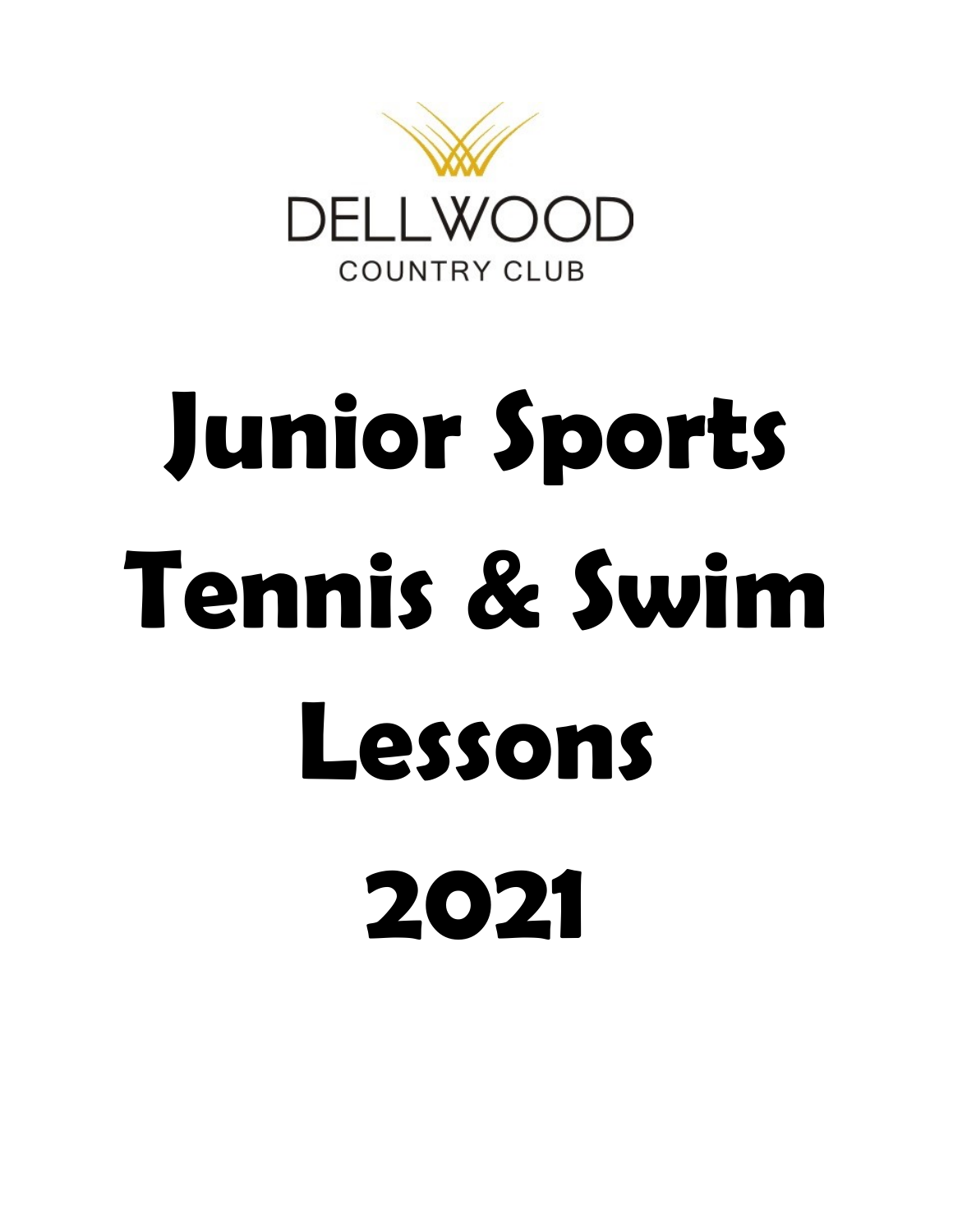### Junior Tennis

#### **Please contact Peg Kelly with any questions or comments on the Tennis Program Direct (651) 246-1662 or by email pkelly4@comcast.net**

**There will be 3 four week sessions:**

**Session 1: June 14th - July 7th** 

**Session 2: July 12th – August 4th** 

**Session 3: August 9th—September 1st** 

#### All Sessions Are Mondays & Wednesdays

#### **Pee Wees (3-4 years)**

10:30 am-11:00 am

Juniors ages 3-4. Kids will work on movement, balance and agility while playing fun games and activities.

**Cost:** \$100 a session.

#### **Future Stars (5-7 years)**

9:45 am -10:30 am

Juniors ages 5-7. The emphasis is on having fun while learning to play the game. Players will be introduced to the basic strokes, practice hand-eye coordination and court movement while learning to enjoy tennis.

**Cost:** \$120 a session.

#### **Hitters (8-10 years)**

8:45 am -9:45 am

Kids ages 8-10. Introduction of basic tactics and match play will be emphasized. Players will work on stroke production, court movement, tennis terminology, scoring and basic rally skills through ball feed drills and games.

**Cost:** \$140 a session

#### **Players (11-12 years)**

#### 11:30 am -1:00pm

Kids ages 11-12. These players will work on advanced stroke and movement patterns along with more advanced spins and point strategies. This class stresses stroke production, singles and doubles court positioning and movement.

**Cost:** \$215 a session

#### **Advanced Juniors (13 + years)**

1:00 pm -2:30 pm

Kids ages 13 and older. There will be Friday matches throughout the summer against other clubs.

**Cost:** \$215 a session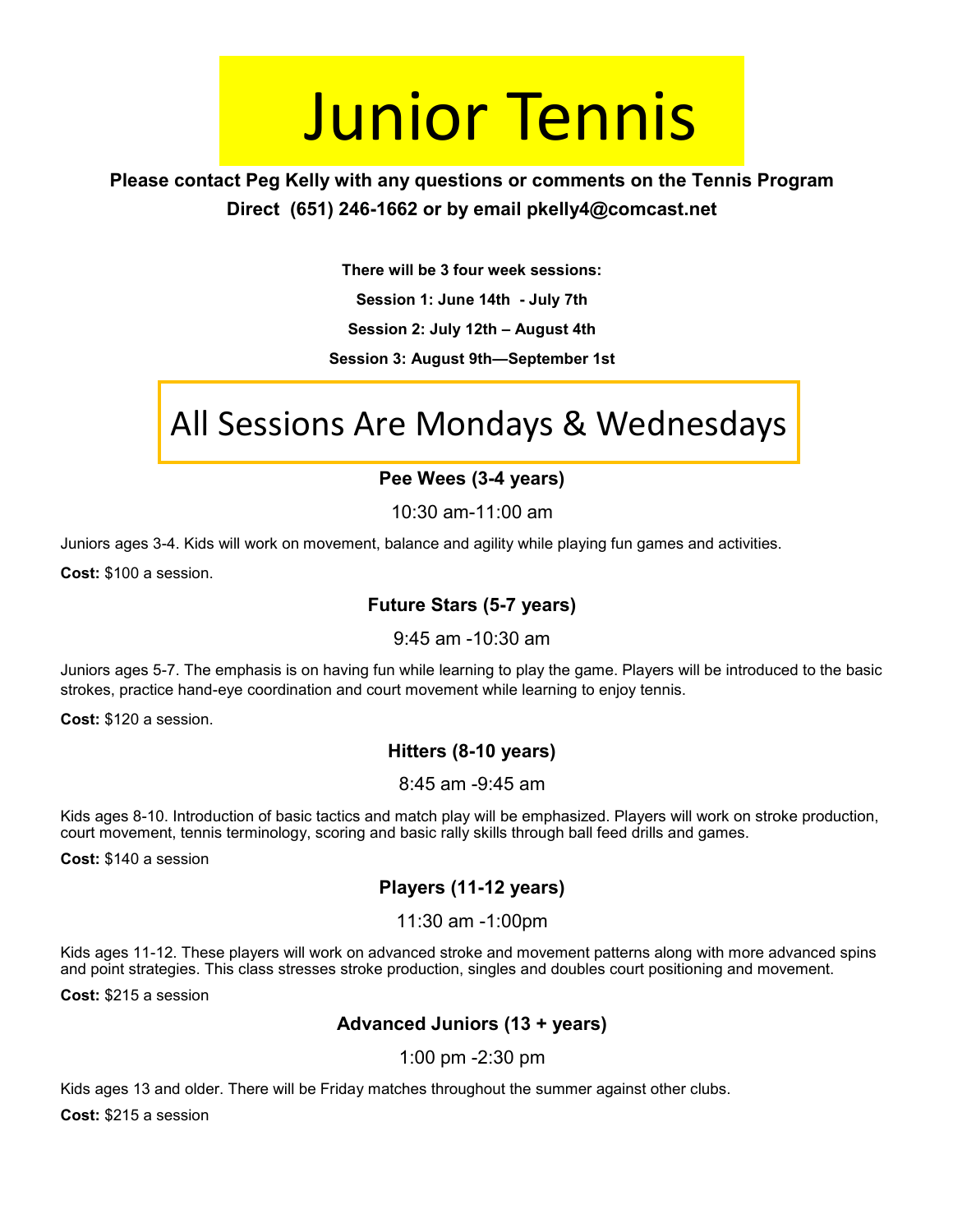Parent(s) Name: \_\_\_\_\_\_\_\_\_\_\_\_\_\_\_\_\_\_\_\_\_\_\_\_\_\_\_\_\_\_\_\_\_\_\_\_\_\_\_\_\_

Grandparent(s) Name (if participating under their membership):

\_\_\_\_\_\_\_\_\_\_\_\_\_\_\_\_\_\_\_\_\_\_\_\_\_\_\_\_\_\_\_\_\_\_\_\_\_\_\_\_\_\_\_\_\_\_\_\_\_\_\_\_\_\_\_

#### Email: \_\_\_\_\_\_\_\_\_\_\_\_\_\_\_\_\_\_\_\_\_\_\_\_\_\_\_\_\_\_\_\_\_\_\_\_\_\_\_\_\_\_\_\_\_\_\_\_\_

Cell Number: \_\_\_\_\_\_\_\_\_\_\_\_\_\_\_\_\_\_\_\_\_\_\_\_\_\_\_\_\_\_\_\_\_\_\_\_\_\_\_\_\_\_\_

Member #:  $\Box$  Grandparent(s) Number  $\Box$ 

**Session 1: June 14th-July 7th Session 2: July 12th-August 4th Session 3: August 9th-September 1st** 

# *2021 Junior Tennis Sign-Up*

| <mark>✓ Class</mark>              | <b>Time (Mondays &amp; Wednesdays)</b>           |
|-----------------------------------|--------------------------------------------------|
| Pee Wees (3-4yr) \$100            | 10:30 am-11:00 am                                |
| Participant Name & Age:           | Session (please circle)                          |
|                                   | $\overline{2}$<br>$\mathbf{1}$<br>3              |
|                                   | $\overline{2}$<br>3<br>$\mathbf{1}$              |
| <b>Future Stars (5-7yr) \$120</b> | 9:45 am--10:30 am                                |
| Participant Name(s) & Age:        | Session (please circle)                          |
|                                   | 1<br>2 <sup>7</sup><br>$\overline{3}$            |
|                                   | 2 <sup>1</sup><br>$\overline{3}$<br>1            |
| Hitters (8-10yr) \$140            | 8:45 am-9:45 am                                  |
| Participant Name(s) & Age:        | Session (please circle)                          |
|                                   | $\overline{2}$<br>$\mathbf{1}$<br>3              |
|                                   | $2^{\circ}$<br>$\overline{3}$<br>$\mathbf{1}$    |
| Players (11-12yrs) \$215          | 11:30 am-1:00 pm                                 |
| Participant Name(s) & Age:        | Session (please circle)                          |
|                                   | 2 <sup>1</sup><br>$\overline{3}$<br>$\mathbf{1}$ |
|                                   | $\overline{3}$<br>2 <sup>7</sup><br>1            |
| Advanced Juniors (13+) \$215      | 1:00 pm-2:30 pm                                  |
| Participant Name(s) & Age:        | Session (please circle)                          |
|                                   | $\mathbf{1}$<br>$\overline{2}$<br>3              |
|                                   | $\overline{2}$<br>3<br>$\mathbf{1}$              |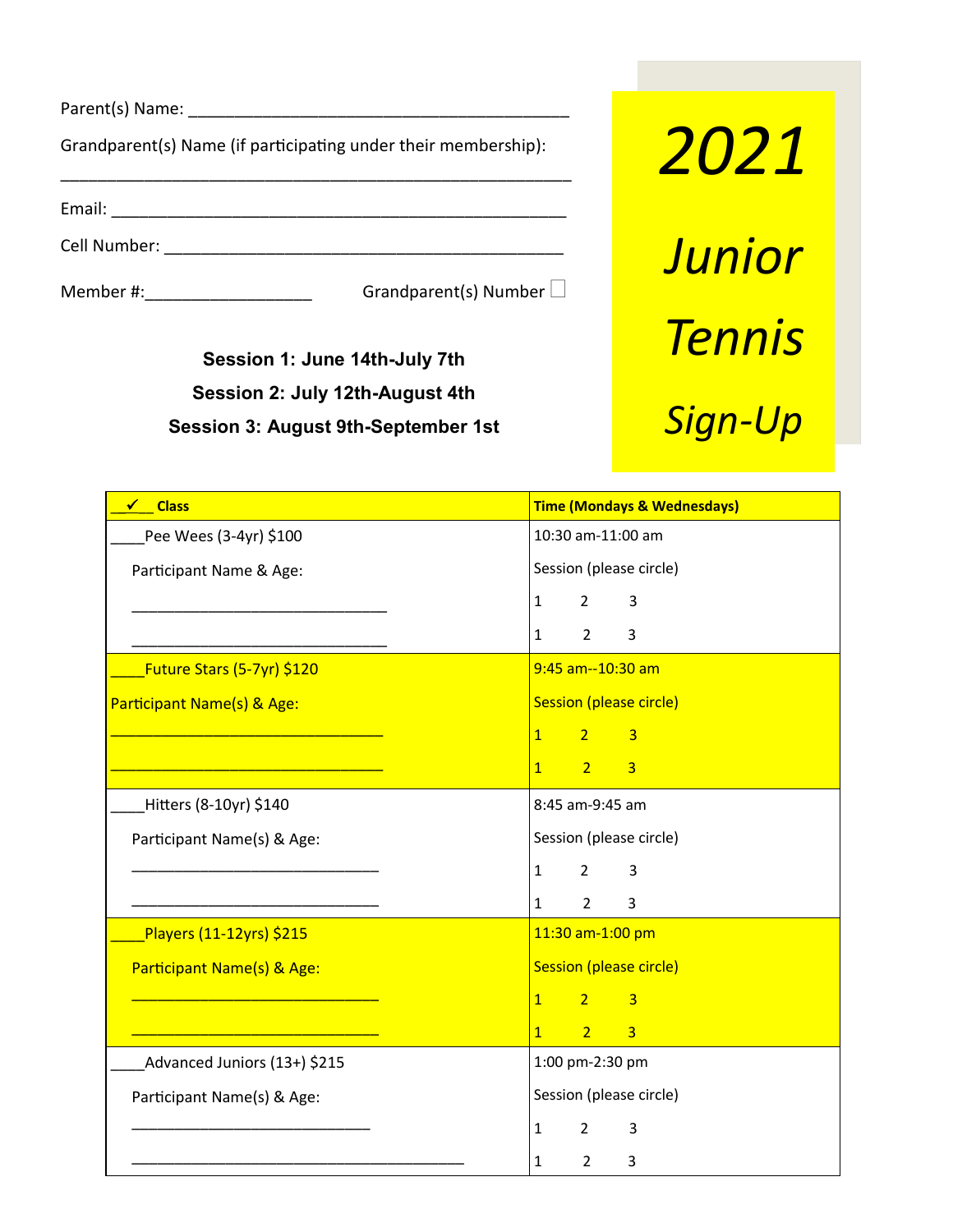Dellwood swimming lessons are offered on a one-on-one basis with the student and instructor. We offer two openings per half hour (siblings of similar age and ability may be in lessons together) and sign up is available first come/first serve. These individualized lessons help the instructor to work solely with each student based on their own skill level to gain the most improvement possible. Pricing is based on a half hour lesson held two times a week per session.

Parent(s) Name:

Grandparent(s) Name (if participating under their membership):

\_\_\_\_\_\_\_\_\_\_\_\_\_\_\_\_\_\_\_\_\_\_\_\_\_\_\_\_\_\_\_\_\_\_\_\_\_\_\_\_\_\_\_\_\_\_\_\_\_\_\_\_\_\_\_

|          | Swim Lessons (Check all that apply): |
|----------|--------------------------------------|
| Email:   |                                      |
| Phone #  |                                      |
| Member # | Grandparent(s) #:                    |

| Session I June 14th--July 8th        | <b>Cost: \$110</b> |
|--------------------------------------|--------------------|
| Session II July 12th- August 5th     | <b>Cost: \$110</b> |
| Session III August 9th-September 2nd | Cost: \$110        |

### *2021 Swim Lesson Sign-Up*

| Day  | <b>Time</b>     | session                                        | Child /Age |
|------|-----------------|------------------------------------------------|------------|
| M&W  | 11:00am-11:30am | $\overline{2}$<br>3<br>$\mathbf{1}$            |            |
| M&W  | 11:30am-12:00pm | $\overline{2}$<br>3<br>$\mathbf{1}$            |            |
| M&W  | 12:00pm-12:30pm | $\overline{2}$<br>3<br>$\mathbf{1}$            |            |
| M&W  | 12:30pm-1:00pm  | $\overline{2}$<br>3<br>$\mathbf{1}$            |            |
| M&W  | 1:00pm-1:30pm   | $\overline{2}$<br>$\mathsf{3}$<br>$\mathbf{1}$ |            |
| M&W  | 1:30pm-2:00pm   | $\overline{2}$<br>3<br>$\mathbf{1}$            |            |
| M&W  | 2:00pm-2:30pm   | $\overline{2}$<br>3<br>$\mathbf{1}$            |            |
| M&W  | 2:30pm-3:00pm   | 3<br>$\overline{2}$<br>$\mathbf{1}$            |            |
| M&W  | 3:00pm-3:30pm   | $\overline{2}$<br>3<br>$\mathbf{1}$            |            |
| T&TH | 4:00pm-4:30pm   | $\overline{2}$<br>3<br>$\mathbf{1}$            |            |
| T&TH | 4:30pm-5:00pm   | $\overline{2}$<br>$\mathbf{1}$<br>3            |            |
| T&TH | 5:00pm-5:30pm   | $\overline{2}$<br>3<br>$\mathbf{1}$            |            |
| T&TH | 5:30pm-6:00pm   | $\overline{2}$<br>3<br>$\mathbf{1}$            |            |
| T&TH | 6:00pm-6:30pm   | $\overline{2}$<br>3<br>$\mathbf{1}$            |            |
| T&TH | 6:30pm-7:00pm   | $\overline{2}$<br>3<br>$\mathbf{1}$            |            |

#### **Weather Conditions:**

Some days it's cold and rainy. Swim team members and lessons swimmers will be notified prior to the start of swim club by email or the lesson by phone call. Lessons that are cancelled due to weather will be rescheduled with the instructor. If a lesson is

cancelled by Dellwood and cannot be rescheduled that lesson will be refunded, \$14 per half hour session.